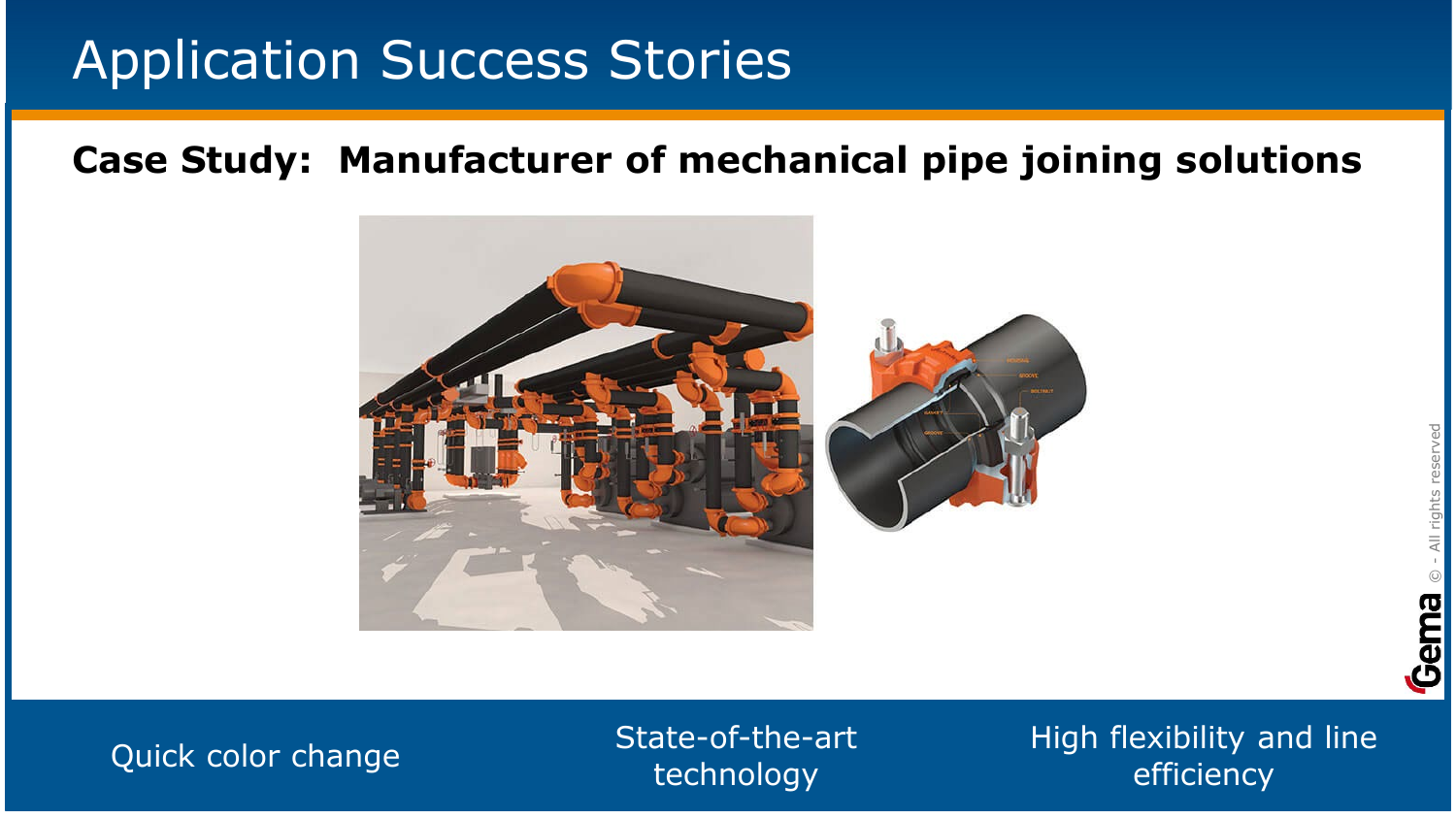### Installation Key Data

| Parts:             | Pipe joinings                                     |                              |
|--------------------|---------------------------------------------------|------------------------------|
| <b>Parts size:</b> | Max. Height of<br>Max. Width of<br>Max. Length of | 1500 mm<br>400 mm<br>2000 mm |
|                    |                                                   |                              |

**Conveyor speed:** 2.6 m/min

### **Scope of delivery:**

- 1x MagicCompact® EquiFlow® BA04 booth system with powder separation cyclone EZ02 and 16'000m<sup>3</sup> after filter
- 13x OptiGun® GA03-X automatic gun
- 13x OptiStar All-In-One®, CG22, gun control unit with OptiFlow IG08 powder injector
- 2x OptiSelect<sup>®</sup> Pro GM04 Manual gun
- 1x OptiCenter® OC06 powder management system
- 2x OptiFeed BigBag FPS16 Fresh powder system
- 2x Reciprocators/positioners with automatic in/out positioning
- 1x MagicControl CM40, PC automation and triggering package
- 1x OptiFeed PP06 powder transport system (dense phase technology)





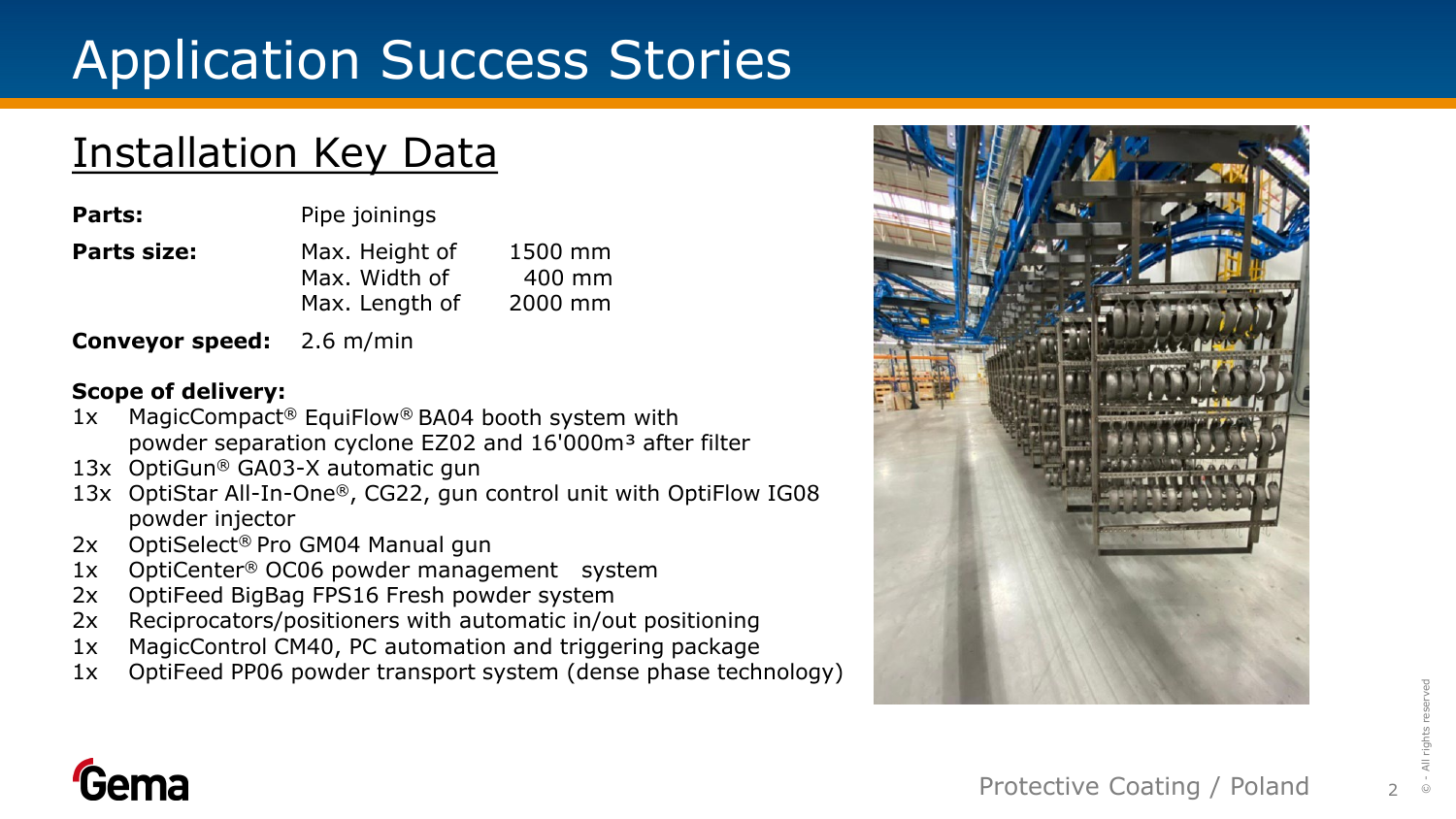

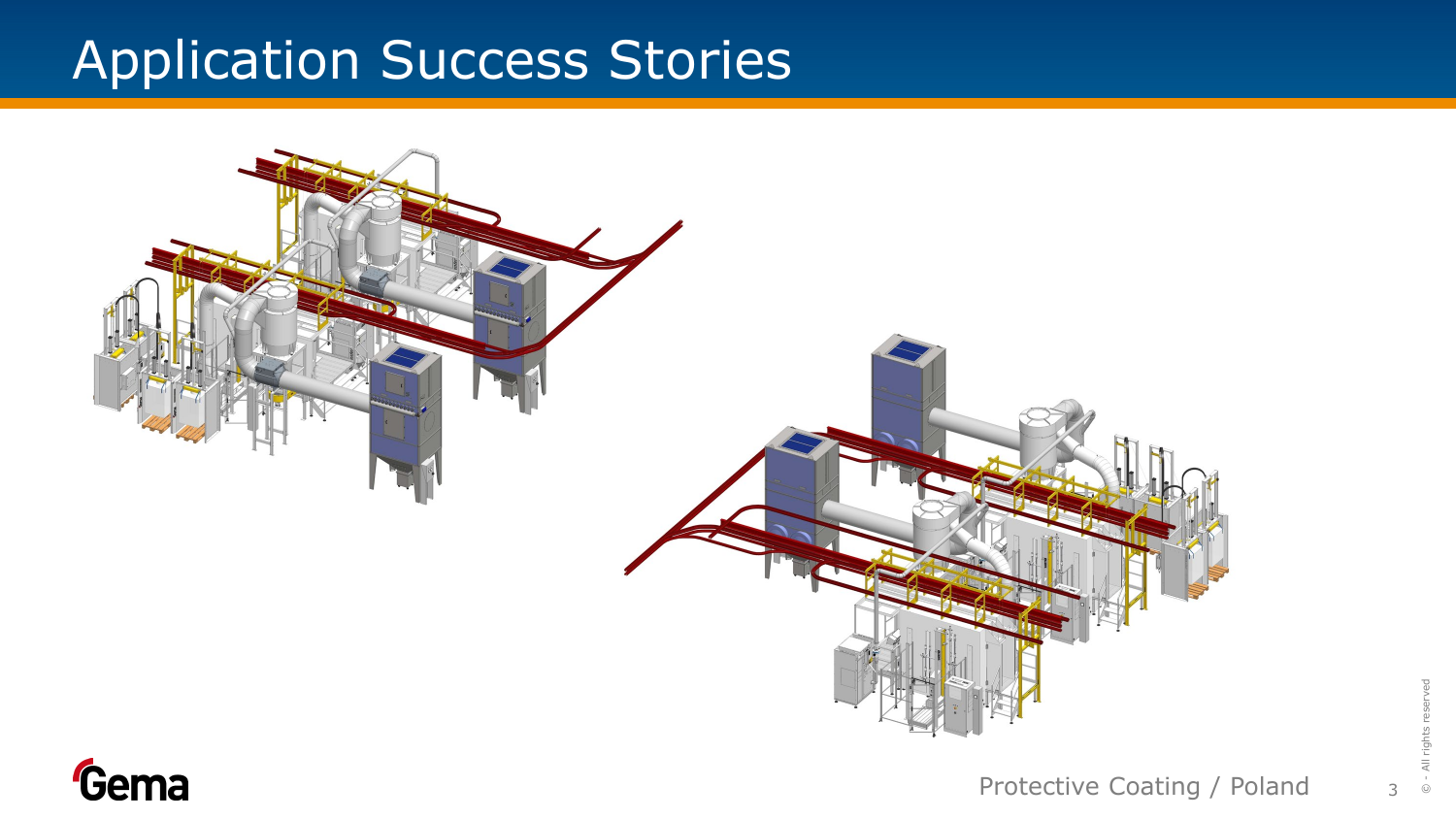